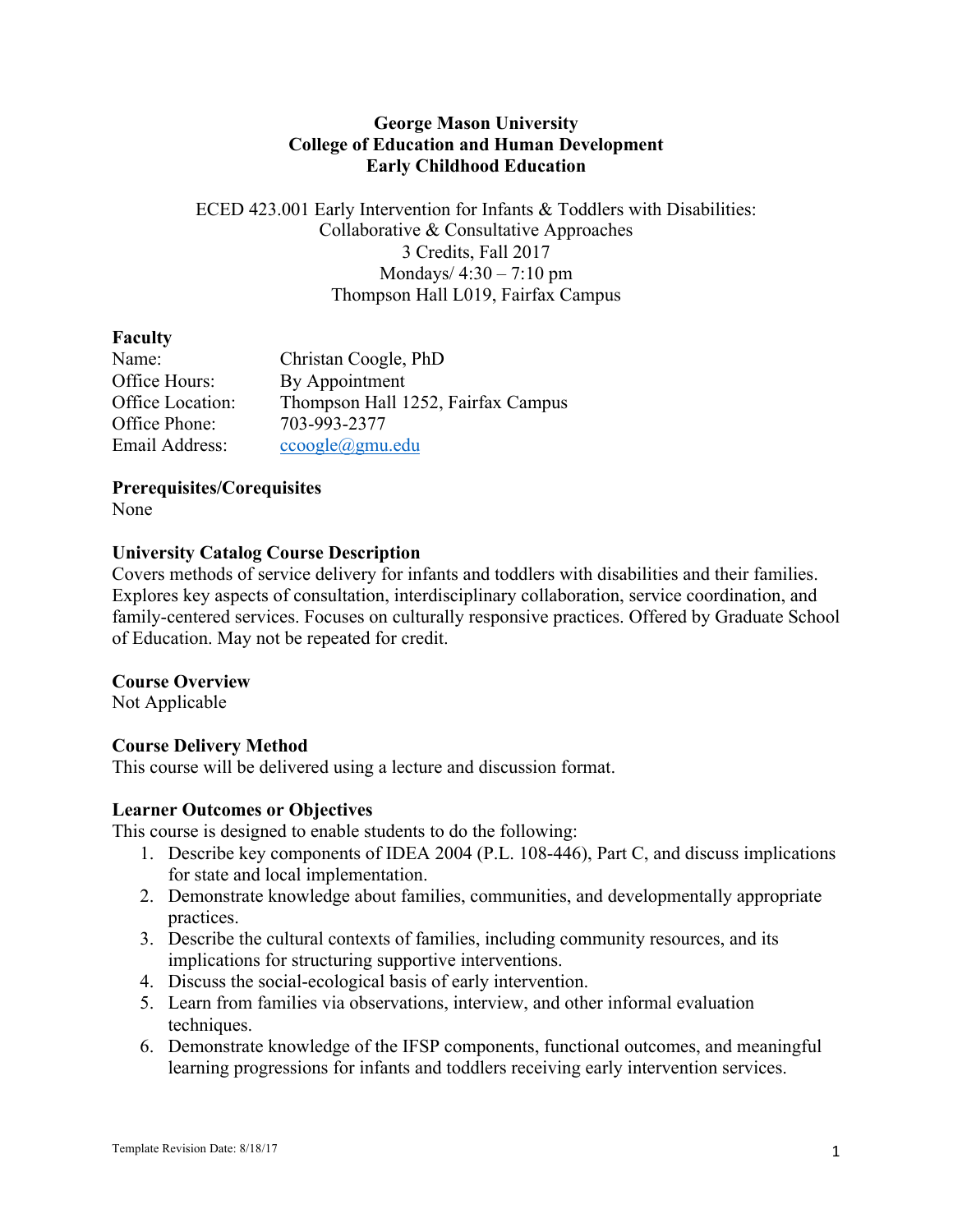- 7. Demonstrate knowledge and understanding of the home visit structure and process to provide early intervention services to infants and toddlers with identified developmental needs.
- 8. Describe integration of children having disabilities with peers who are typically developing.
- 9. Explain skills needed for consultation with families, therapists, and other early childhood educators.
- 10. Describe effective service coordination, interagency coordination, and transition from Part C services.
- 11. Identify key concepts in infant mental health and the role of early intervention in supporting infant mental health.
- 12. Analyze key issues and controversies confronting early intervention today.

**Professional Standards** (Council of Exceptional Children and National Association for the Education of Young Children)

Upon completion of this course, students will have met the following professional standards: *CEC 4.2 Beginning special education professionals use knowledge of measurement principles and practices to interpret assessment results and guide educational decisions for individuals with exceptionalities.*

*CEC 6.3 Beginning special education professionals understand that diversity is a part of families, cultures, and schools, and that complex human issues can interact with the delivery of special education services.* 

## **Required Texts**

- American Psychological Association. (2010). *Publication manual of the American Psychological Association (6th ed.).* Washington, DC: Author. ISBN: 9781433805615
- Pletcher, L. C., & Younggren, N. O. (2013). *The early intervention workbook: Essential practices for quality services.* Baltimore, MD: Brookes. ISBN: 9781598572247
- Center for Social Emotional Foundations on Early Learning [CSEFEL] (n. d.). *Research synthesis: Infant mental health and early care and education providers.* Retrieved from http://csefel.vanderbilt.edu/documents/rs\_infant\_mental\_health.pdf
- Division for Early Childhood. (2014). DEC recommended practices in early intervention/early childhood special education 2014. Retrieved from http://www.decsped.org/recommendedpractices

### **Recommended Texts**

- Crawford, M. J., & Weber B. (2013). *Early intervention every day!* Baltimore, MD: Brookes. ISBN: 9781598572766
- Johnson, J. A., Rahn, N. L., & Bricker, D. (2015). *An activity-based approach to early intervention, fourth edition*. Baltimore, MD: Brookes. ISBN: 9781598578010
- McWilliam, R. A. (2010). *Routines-based early intervention*. Baltimore, MD: Brookes. ISBN: 9781598570625.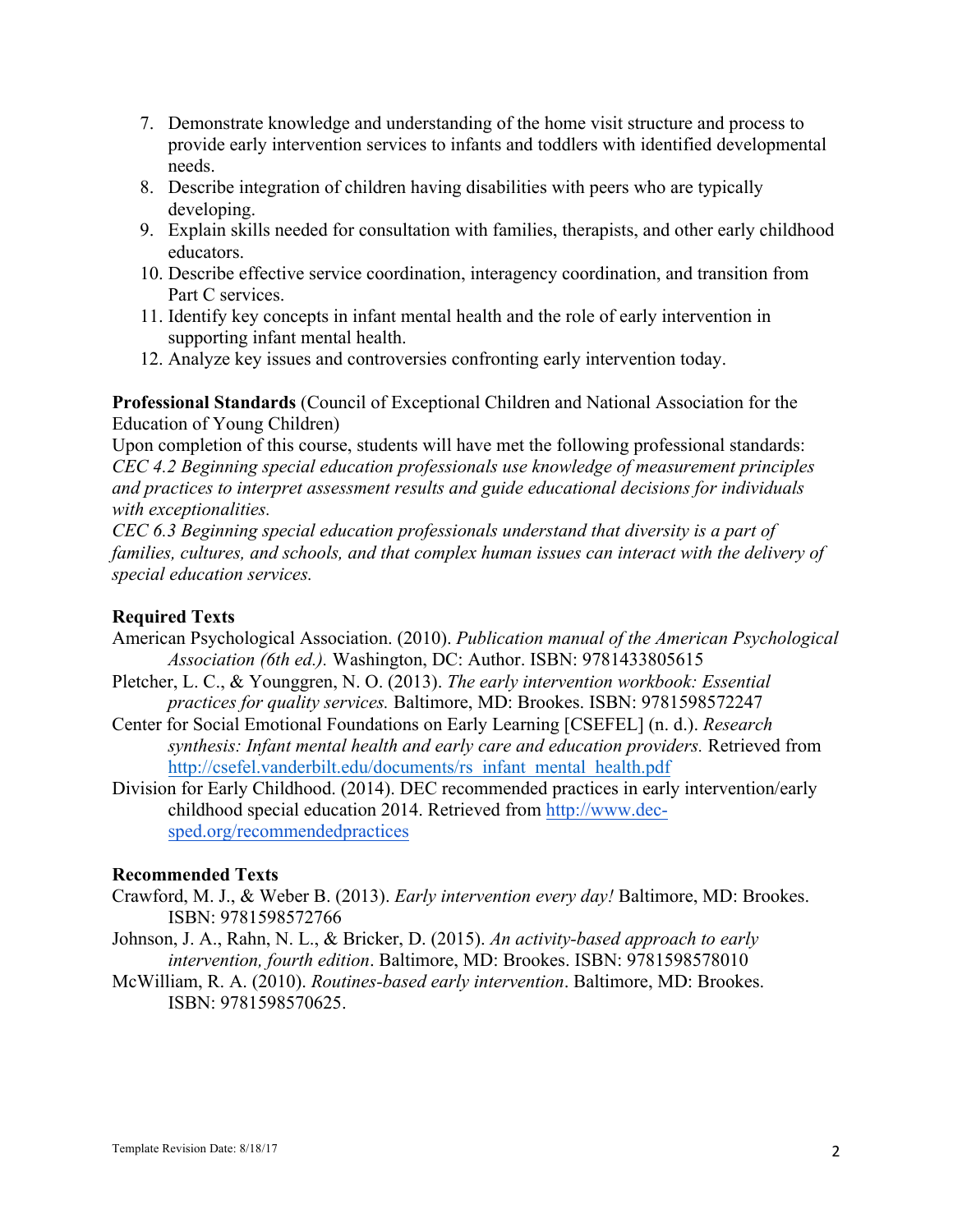## **Online Resources**

- Centers for Disease Control and Prevention's (CDC) *Learn the Signs: Act Early*: http://www.cdc.gov/ncbddd/actearly/index.html
- Division of Early Childhood (DEC): http://www.dec-sped.org/
- Early Childhood Technical Assistance Center (ECTA): http://ectacenter.org/
- Center for Parent Information and Resources: http://www.parentcenterhub.org/
- Individuals with Disabilities Education Act (IDEA, 2004), Part C at http://idea.ed.gov/partc/search/new.html or http://www.copyright.gov/legislation/pl108-446.pdf
- Virginia Individualized Family Service Plan (IFSP): http://www.infantva.org/pr-IFSP.htm
- Zero to Three (ZTT): http://zerotothree.org

## **Course Performance Evaluation**

Students are expected to submit all assignments on time in the manner outlined by the instructor (e.g., Blackboard, Tk20, hard copy).

| <b>Assignments</b>                                                         | <b>Due Dates</b> | <b>Points</b> |
|----------------------------------------------------------------------------|------------------|---------------|
| Attendance & Participation                                                 | Ongoing          | 15            |
| Virginia Early Intervention Certificate Courses – Initial<br>Certification |                  |               |
| Modules 1-5                                                                | September 25     | 20            |
| <b>Infant Development Resource</b>                                         | October 16       | 15            |
| Home Visit Reflection                                                      | November 13      | 20            |
| Individualized Family Service Plan (IFSP) and Intervention                 |                  |               |
| Part 1: IFSP                                                               | November 20      | 10            |
| Part 2: Intervention Plan                                                  | December 4       | 20            |
| Final upload to Tk20                                                       | December 11      |               |
| <b>TOTAL</b>                                                               |                  | 100           |

### • **Assignments and/or Examinations**

## **Virginia Early Intervention Certificate Courses – Initial Certification** (20 points) on http://veipd.org/elearn/course/index.php?categoryid=14

The Virginia Early Intervention Professional Development Center offers an initial early intervention certification through five modules that are aligned with the Infant and Toddler Core Competencies for the Commonwealth. For this course, students are required to complete and pass the Initial Certification program, including Module 1 - Overview: Mission and Key Principles of Early Intervention, Module 2 – The Early Intervention Process, Module 3 – Effective Practices for Implementing Early Intervention, Module 4 – Responsibilities of Early Intervention Practitioners, and Module 5 – Child Development. Students must submit a certificate of completion for each module to earn points for this assignment. Students will need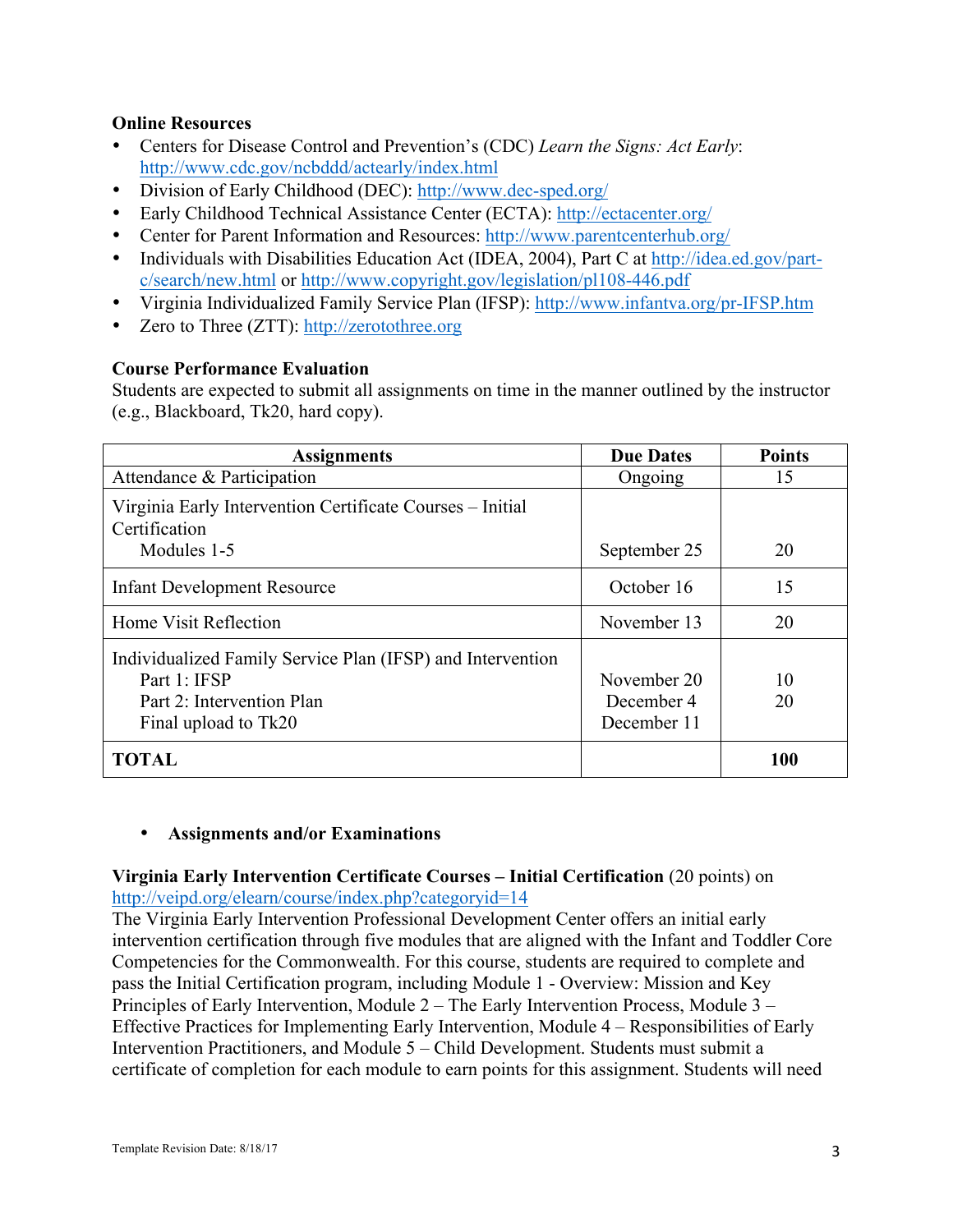these certificates during internship. It is the student's responsibility to keep all certificates of completion to submit with the infant-toddler internship documentation.

# **Infant Development Resource** (15 points)

The purpose of this assignment is to ensure all students have basic knowledge and understanding of early development. This information will be used to guide IFSP development and to create developmentally appropriate intervention strategies. Students will summarize typical development in one developmental domain (cognitive, language, gross motor, fine motor, socialemotional) for birth to three year olds. Students will prepare a resource that describes typical characteristics and skills in the domains (cognitive, language, gross motor, fine motor, socialemotional) in the following developmental ranges:

- Birth to 6 months
- 7 to 12 months
- 13 to 18 months
- 19 to 24 months
- 25 to 36 months

Students may use the template provided on Blackboard to organize their resource. Students are encouraged to use recommended readings and online resources to support this work, remembering that they must list all supporting references in APA format in the Resource.

## **Home Visit Reflection** (20 points)

The purpose of this assignment is to provide students with an opportunity to (a) conduct a home visit with a child having special needs and (b) apply the cultural reciprocity process to reflect on the experience.

Students will conduct at least one 1-hour home visit with a parent of a child, birth to age three with special needs. The purpose of the visit is to learn about the child; to learn about the family's experience, goals, hopes, and dreams for their child; and to use collected information to develop a culturally responsive intervention plan for a subsequent home visit. Students will aim to visit a family whose cultural, ethnic, or racial background is different in some way(s) from their own and meet with parents (or caregiving adults). If parents prefer not to meet at home, students might suggest another setting that is comfortable, so long as it is not at the child's school. Students may conduct home visit in pairs, if the family agrees.

Students will keep in mind the four steps of the cultural reciprocity process as they learn about the child and family on the home visit:

| <b>Cultural Reciprocity Process</b>                                        |                                                                                                               |  |
|----------------------------------------------------------------------------|---------------------------------------------------------------------------------------------------------------|--|
| Learn about child and<br>family through<br>observation and<br>conversation | What are the family's values, beliefs, and assumptions about the<br>child, child development, and disability? |  |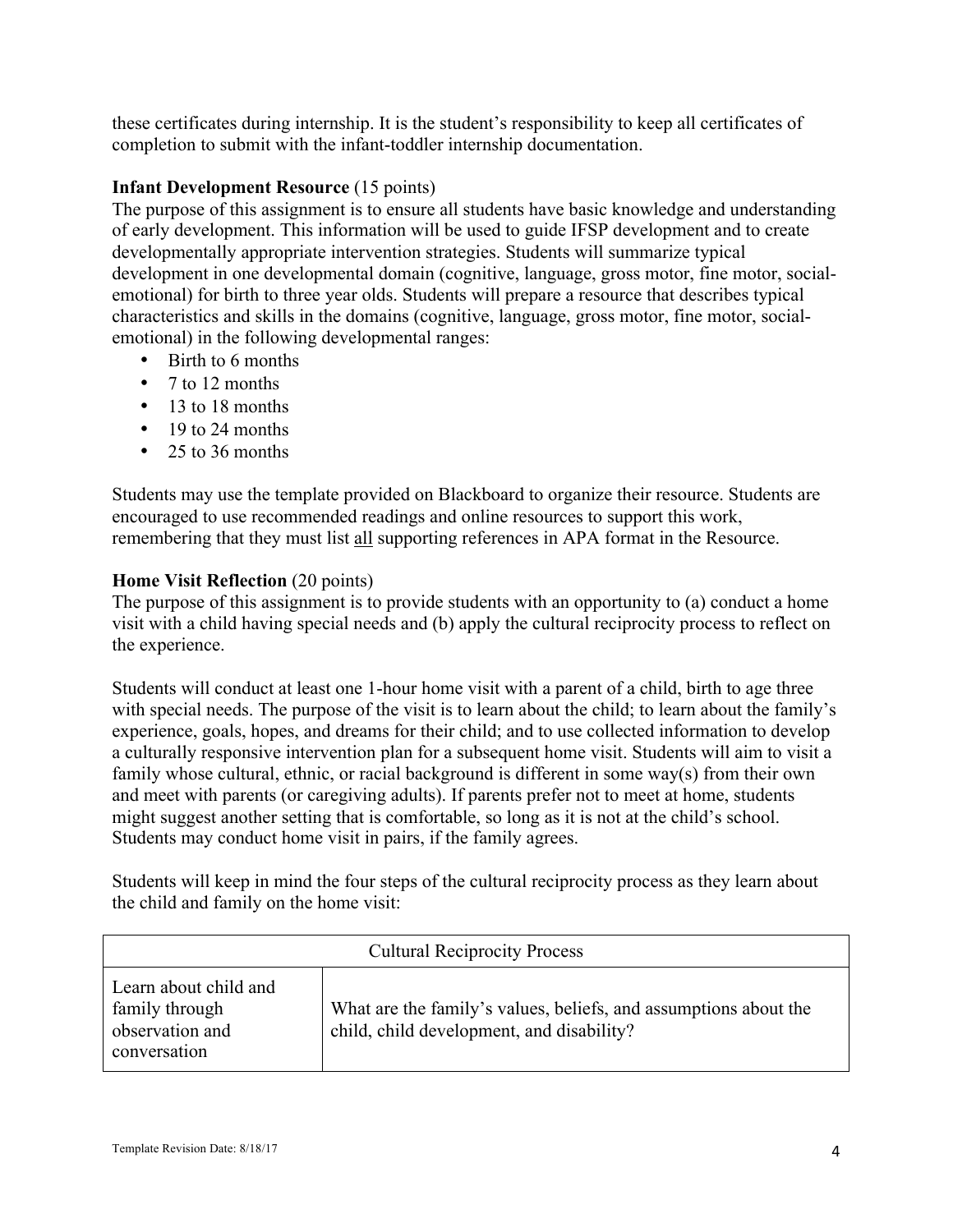| Reflect on your own<br>thoughts and reactions    | Reflect on your own values, beliefs, and assumptions. Explore how<br>they are similar or different from that of the family.                                                  |
|--------------------------------------------------|------------------------------------------------------------------------------------------------------------------------------------------------------------------------------|
| Develop a culturally<br>responsive plan          | Through discussion and collaboration, determine the most effective<br>way of adapting professional interpretations or recommendations to<br>the value system of this family. |
| Explain your perspective /<br>plan to the family | Acknowledge and give explicit respect to any cultural differences<br>identified, and fully explain the cultural basis of the professional<br>explanation.                    |

Students should gather the following information during the home visit and summarize it in a 6 to 8-page, double-spaced paper that includes the following:

#### Context, Participants, and Interactions

Describe the setting. Who was present? Describe the relationship of each individual to the child and/or family.

#### Family Values, Beliefs, and Assumptions

Family's cultural background and significant events. How does the family describe their cultural background (e.g., religion, race, ethnicity)? What are some significant events in the life of the child or the family members?

#### Child Daily's Routine

What is the child's typical daily routine? What are some activities that the child and family enjoy? What are some activities with which the child/family has difficulty? What materials and toys are available and accessible to the child? What other individuals does the child interact with and where?

Family's Views on the Child, Early Development, and Disability

What are the family's goals, hopes, and dreams for their child? How does the family explain the child's special needs, delays, or disability? How does the family explain the current services the child receives? Has the family's cultural affiliations influenced their access to services?

#### Student Values, Beliefs, and Assumptions

Describe your cultural background. Describe significant events in your life that influence your perspective. Describe your impression of the child's role in the family. What are your expectations for this child and how are they shaped by your knowledge of early development and early intervention?

### Reactions

What were your initial assumptions about the family, the child, and the child's special needs? What were your initial reactions to the family, the child, and the child's special needs? How did you reconcile differing assumptions and reactions? What are some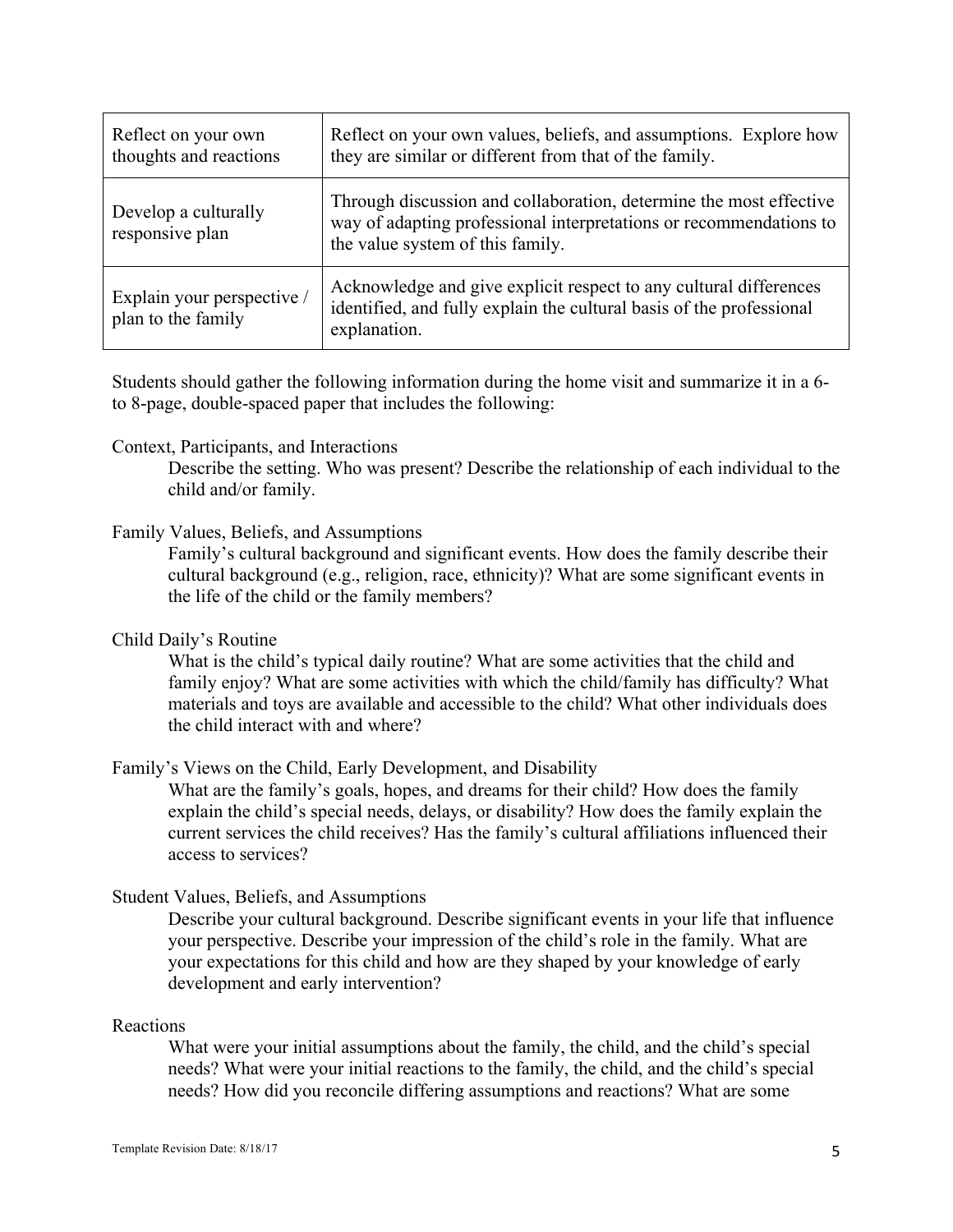dilemmas you faced in listening to the family story? What information from this home visit will you use to develop a culturally responsive intervention plan and why?

# **Individualized Family Service Plan (IFSP) and Intervention** (30 points)

This Key Assessment 10 Individualized Family Service Plan (IFSP) and Intervention Plan shows evidence of meeting CEC Standard Elements 4.2 and 6.3. This assignment must be submitted to Tk20 through Blackboard for a final grade to be recorded. The assessment description and scoring rubric are attached.

# • **Other Requirements**

# **Attendance and Participation (15 points)**

Because active participation and engagement are imperative for optimal learning, preparation for and participation in in-class activities will be evaluated based on the following criteria:

- Students attend class, arrive on time, and stay for the entire class period.
- Students complete readings and prepare for class activities prior to class as is evidenced by their ability to discuss and write about the concepts presented and examined in the texts as well as participate fully in related activities.
- Students are actively involved in in-class and online learning experiences as is evidenced by (a) participating in all activities, (b) engaging in small- and large-group discussions, (c) completing written work related to the activities, and (d) supporting the participation and learning of classmates.
- Students show evidence of critical reflective thinking through in-class and online discussions, activities, and written reflections.

# **Written Assignments**

All formal written assignments will be evaluated for content and presentation. The American Psychological Association, Sixth Edition (APA) style will be followed for all written work. All written work unless otherwise noted must be completed on a word processor and should be proofread carefully. (Use spell check!) If students are not confident of their own ability to catch errors, they should have another person proofread their work. When in doubt, they should check the APA manual. Portions of the APA manual appear at the Style Manuals link on the Mason library website at http://infoguides.gmu.edu/content.php?pid=39979. Students may consult the Writing Center for additional writing support.

Students will do the following:

- 1. Present ideas in a clear, concise, and organized manner. (Avoid wordiness and redundancy.)
- 2. Develop points coherently, definitively, and thoroughly.
- 3. Refer to appropriate authorities, studies, and examples to document where appropriate. (Avoid meaningless generalizations, unwarranted assumptions, and unsupported opinions.)
- 4. Use correct capitalization, punctuation, spelling, and grammar.

Type the paper with double spacing, indented paragraphs, 1-inch margins all around, and 12 point Times New Roman font.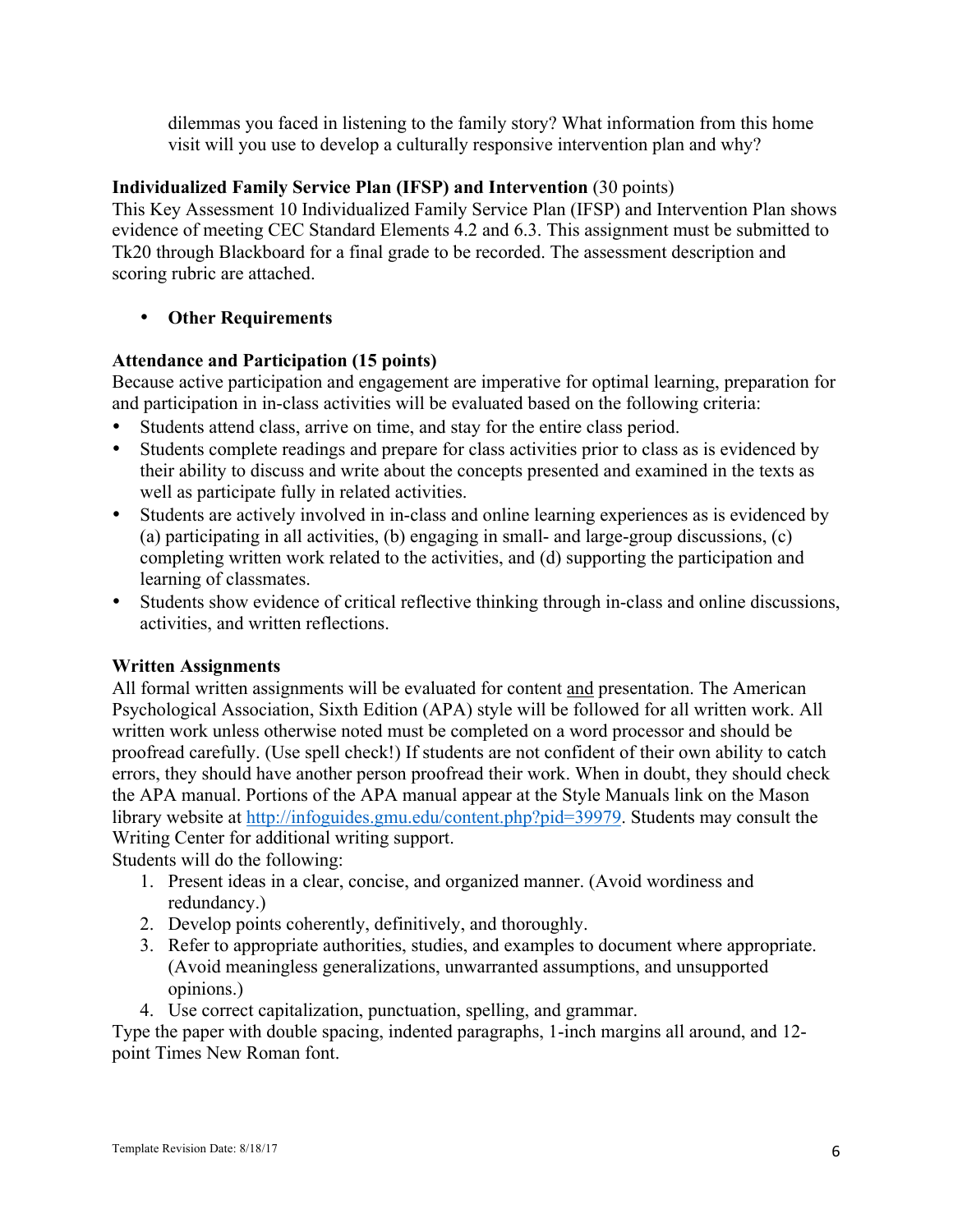# • **Grading**

 $A = 95 - 100$   $A = 90 - 94$   $B = 87 - 89$   $B = 83 - 86$   $B = 80 - 82$   $C = 70 - 79$  $D = 60 - 69$  F = < 60

All CEHD undergraduate and graduate students are held to the university grading policies as described in the Academic Policies section of the current catalog, which can be accessed at http://catalog.gmu.edu. Those students enrolled in a CEHD Licensure Graduate Certificate program, however, must earn a B- or better in all licensure coursework. A degree-seeking graduate student will be dismissed after accumulating grades of F in two courses or 9 credits of unsatisfactory grades (C or F) in graduate courses. A 3.0 grade point average is required for completion of the graduate degree.

## **Professional Dispositions**

Students are expected to exhibit professional behaviors and dispositions at all times.

| <b>Class</b> | <b>Topics</b>                                                                         | <b>Assignments &amp; Readings Due</b>                                                                                                |
|--------------|---------------------------------------------------------------------------------------|--------------------------------------------------------------------------------------------------------------------------------------|
| Aug 28       | Introductions<br><b>Syllabus</b><br>Assignments<br>Introduction to Early Intervention | Readings<br>Pletcher & Younggren:<br>Foreward, Introduction, Ch 1                                                                    |
| Sept 4       | No Class – Labor Day Holiday                                                          |                                                                                                                                      |
| Sept 11      | Reviewing Legislation<br>IDEA, key components<br>Part C                               | Readings<br>Pletcher & Younggren: Ch 2                                                                                               |
| Sept 18      | Early Intervention Policies Principles                                                | Readings<br>Pletcher & Younggren: Ch 3<br><b>NAEYC</b> Developmentally<br><b>Appropriate Practice Position</b><br>Statement (see BB) |

## **Class Schedule**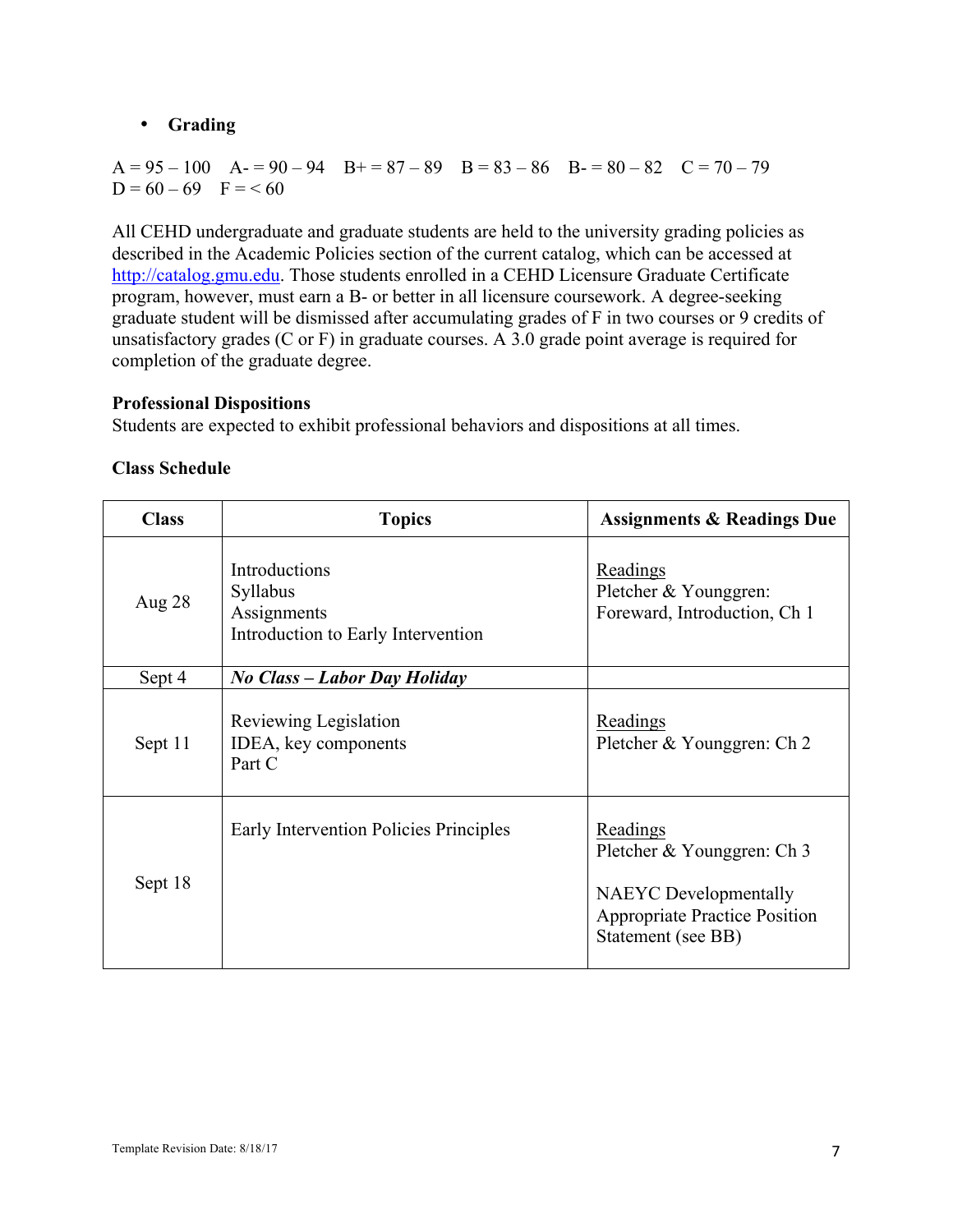| <b>Class</b>                                                                  | <b>Topics</b>                                                                                                                                                                                                                                          | <b>Assignments &amp; Readings Due</b>                                                                                                |
|-------------------------------------------------------------------------------|--------------------------------------------------------------------------------------------------------------------------------------------------------------------------------------------------------------------------------------------------------|--------------------------------------------------------------------------------------------------------------------------------------|
| Sept 25                                                                       | <b>Families and Cultures</b><br>■ Family Systems Theory<br>■ Ecological Theory<br>• Cultural Reciprocity Process<br><b>Family and Community Resources</b>                                                                                              | Readings<br>Pletcher & Younggren: Ch 2<br><b>DUE: ITC Core Competencies</b><br>Modules $1-5$                                         |
| Oct 2                                                                         | Early Intervention Process and Components                                                                                                                                                                                                              | Readings<br>Pletcher & Younggren: Ch 3                                                                                               |
| <b>Oct 10</b><br><b>Monday</b><br><b>Classes</b><br><b>Meet on</b><br>Tuesday | Referral and Intake<br>Gathering Information<br>• Observation<br>• Interview Techniques<br>Assessment and Evaluation<br>• Child Development Domains and<br>Assessment<br>Consultation and Collaboration in<br>Assessment                               | Readings<br>Pletcher & Younggren: Ch 4, 5<br>Recommended<br><b>ITC Practice Manual</b><br><b>DUE: Infant Development</b><br>Resource |
| Oct 16                                                                        | Eligibility<br><b>IFSP</b><br>$\blacksquare$ Components<br>■ Functional Outcomes<br>• Short-term Goals<br>• Meaningful Learning Progressions<br>Consultation and Collaboration with<br><b>Outcomes and Goals</b>                                       | Readings<br>Pletcher & Younggren: Ch 6<br>Recommended<br><b>ITC Practice Manual</b>                                                  |
| Oct 23                                                                        | <b>Service Delivery</b><br>Home Visits<br>· Developmentally Appropriate Practices<br>· Structure and Flexibility<br>• Natural Learning Environments<br>• Consultation and Collaboration among<br><b>Service Providers</b><br>Crises and the Home Visit | Readings<br>Pletcher & Younggren: Ch 7<br><b>DUE: Home Visit Reflection</b>                                                          |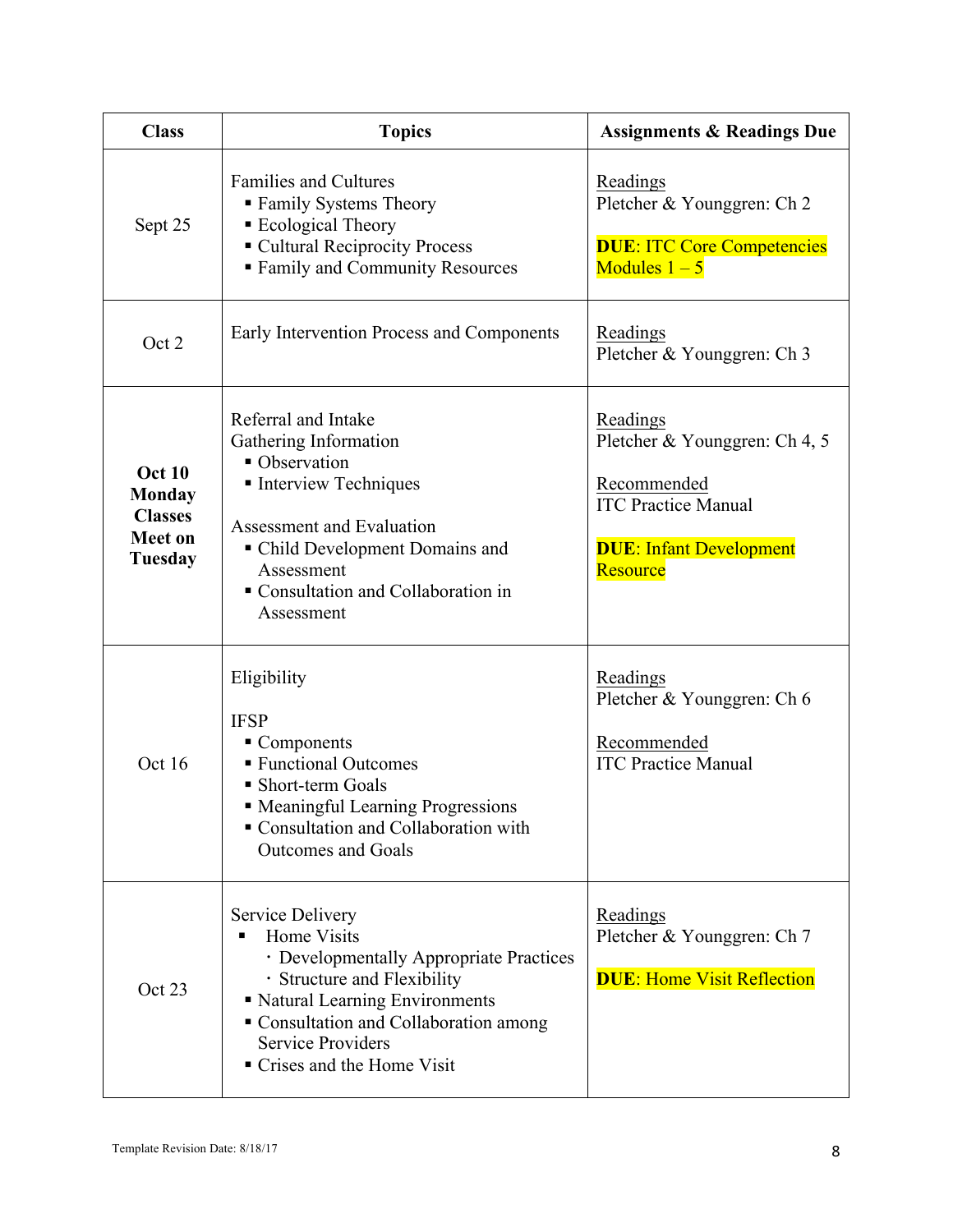| <b>Class</b>  | <b>Topics</b>                                                                                                                                                                                                                                             | <b>Assignments &amp; Readings Due</b>                                 |
|---------------|-----------------------------------------------------------------------------------------------------------------------------------------------------------------------------------------------------------------------------------------------------------|-----------------------------------------------------------------------|
| Oct 30        | <b>Service Delivery</b><br>Home Visits<br>٠<br>· Developmentally Appropriate Practices<br>· Structure and Flexibility<br>Katural Learning Environments<br>Consultation and Collaboration among<br><b>Service Providers</b><br>• Crises and the Home Visit | Readings<br>Pletcher & Younggren: Ch 7                                |
| Nov $6$       | <b>Inclusive Practices</b><br>Integration with Peers and Family<br>Community Resources<br>• Consultation and Collaboration with ECE<br>and Child Care Programs                                                                                            | Readings<br>Odom et al (2011) Article (see<br>BB)                     |
| Nov 13        | Service Coordination<br>• Legislative Component<br>■ Family Needs<br>• Cultural Reciprocity                                                                                                                                                               | Readings<br>Pletcher & Younggren: Ch 7                                |
| Nov $20$      | Transition<br>• Part C to Part B Service<br>Interagency Coordination<br>$\blacksquare$ Indicator 7                                                                                                                                                        | Readings<br>Pletcher & Younggren: Ch 8<br><b>DUE: IFSP Part 1</b>     |
| <b>Nov 27</b> | Key Issues in EI<br>Infant Mental Health<br>• Siblings<br>• Child Abuse and Neglect<br>■ Homelessness                                                                                                                                                     | Readings<br><b>CSEFEL</b> article                                     |
| Dec 4         | Systemic Issues Facing EI Today                                                                                                                                                                                                                           | Readings<br>Pletcher & Younggren: Ch 9, 10<br><b>DUE: IFSP Part 2</b> |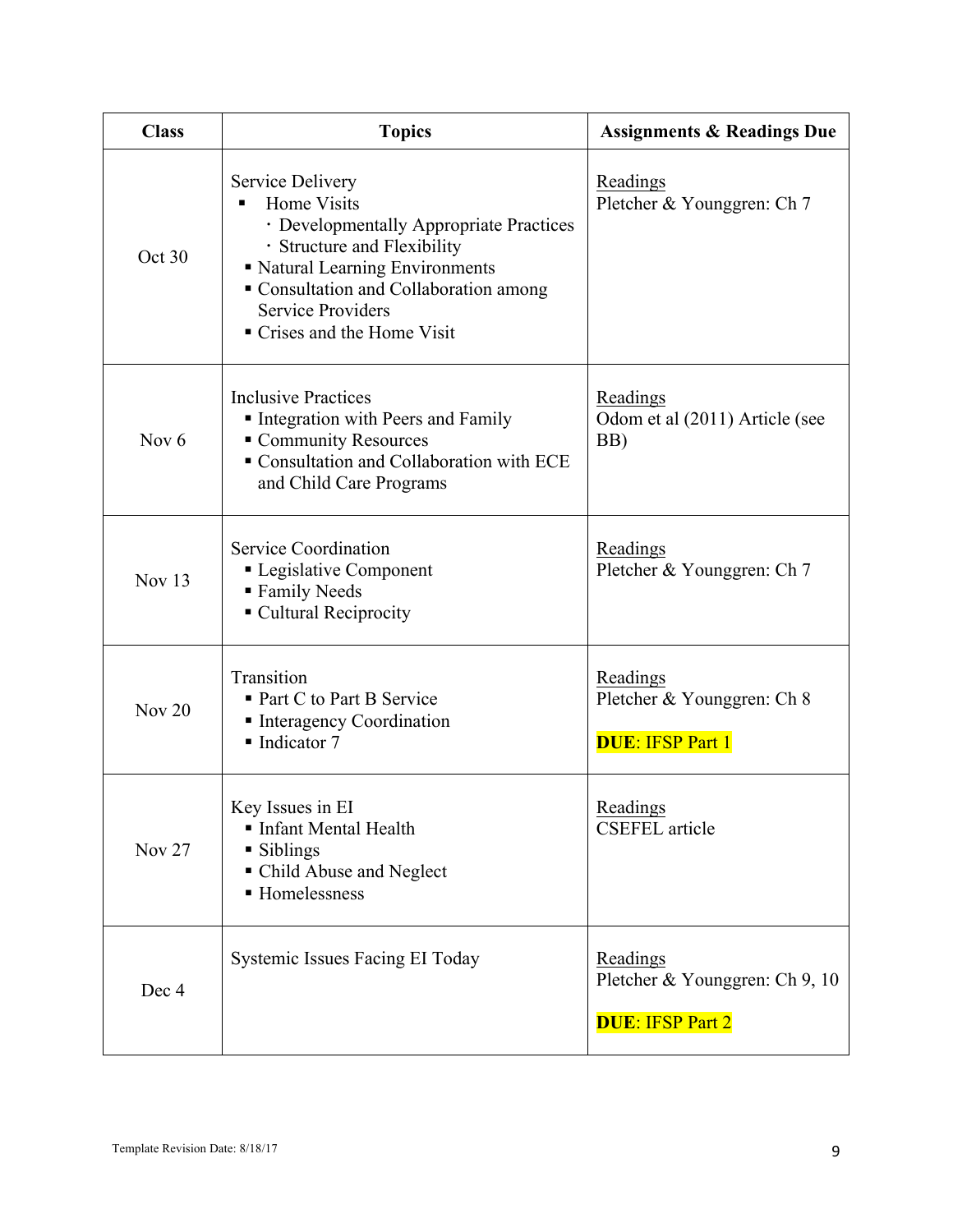| <b>Class</b> | <b>Topics</b>            | <b>Assignments &amp; Readings Due</b>                                                                          |
|--------------|--------------------------|----------------------------------------------------------------------------------------------------------------|
| Dec 11       | $No Class - Reading$ Day | <b>DUE:</b> Final upload of<br><b>Individualized Family Service</b><br>Plan (IFSP) and Intervention to<br>Tk20 |
| Dec 18       | $No Class - Finals Week$ |                                                                                                                |

Note: Faculty reserves the right to alter the schedule as necessary, with notification to students.

## **Core Values Commitment**

The College of Education and Human Development is committed to collaboration, ethical leadership, innovation, research-based practice, and social justice. Students are expected to adhere to these principles: http://cehd.gmu.edu/values/.

## **GMU Policies and Resources for Students**

## *Policies*

- Students must adhere to the guidelines of the Mason Honor Code (see http://oai.gmu.edu/the-mason-honor-code/).
- Students must follow the university policy for Responsible Use of Computing (see http://universitypolicy.gmu.edu/policies/responsible-use-of-computing/).
- Students are responsible for the content of university communications sent to their Mason email account and are required to activate their account and check it regularly. All communication from the university, college, school, and program will be sent to students **solely** through their Mason email account.
- Students with disabilities who seek accommodations in a course must be registered with George Mason University Disability Services. Approved accommodations will begin at the time the written letter from Disability Services is received by the instructor (see http://ods.gmu.edu/).
- Students must follow the university policy stating that all sound emitting devices shall be silenced during class unless otherwise authorized by the instructor.

### *Campus Resources*

• Support for submission of assignments to Tk20 should be directed to  $tk20$ help $@gmu$ .edu or https://cehd.gmu.edu/aero/tk20. Questions or concerns regarding use of Blackboard should be directed to http://coursessupport.gmu.edu/.